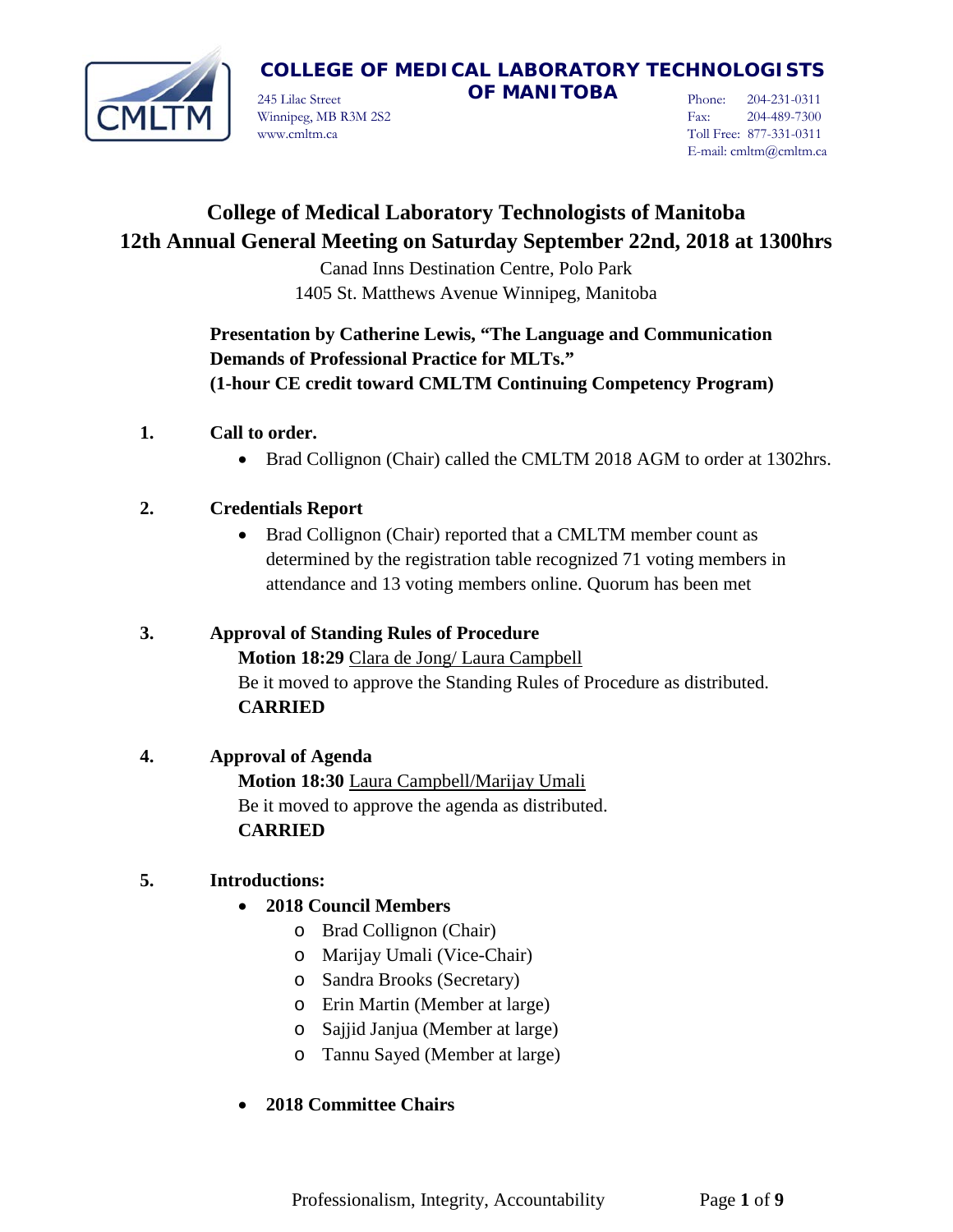

245 Lilac Street **OF MANITOBA** Winnipeg, MB R3M 2S2 www.cmltm.ca

Phone: 204-231-0311 Fax: 204-489-7300 Toll Free: 877-331-0311 E-mail: cmltm@cmltm.ca

- o Tracey Pronyk-Ward (Board of Assessors)
- o Linda Schroeder (Continuing Competency Committee)
- o Bonnie Grahame (Inquiry Committee)
- o Janie McBey (Complaints Committee)

### • **Public Representatives**

- o Robert Young
- o Robert Harvey
- o Leanne Matthes (Treasurer)

### • **Guests**

- o Vera Chernecki (Parliamentarian)
- o Robert Jonuk (Honorary Member)
- o Luis Martinez (Honorary Member)
- o Eileen May (Program Coordinator, Office of the Manitoba Fairness Commissioner)
- o Robert Millman (Policy Analyst, Office of the Manitoba Fairness Commissioner)
- **Students**
	- o (none present)

## **6. Introduction of Parliamentarian**

• Vera Chernecki will act as the 2018 AGM Parliamentarian.

### **7. Introduction of Scrutineers**

• Leanne Matthes and Melanie Grafton will carry out the scrutineer's duties.

### **8. Chair's Address**

• Brad Collignon (Chair) addressed the membership.

### **9. Registrar's Report**

• Adam Chrobak (Registrar/CEO) addressed the membership.

### **10. 2017 Annual General Meeting Minutes (previously approved by Council)**

• There were no questions from the floor regarding the 2017 AGM minutes.

### **11. Questions regarding 2017 Annual Report (previously approved by Council).**

• There were no questions from the floor regarding the 2017 Annual Report.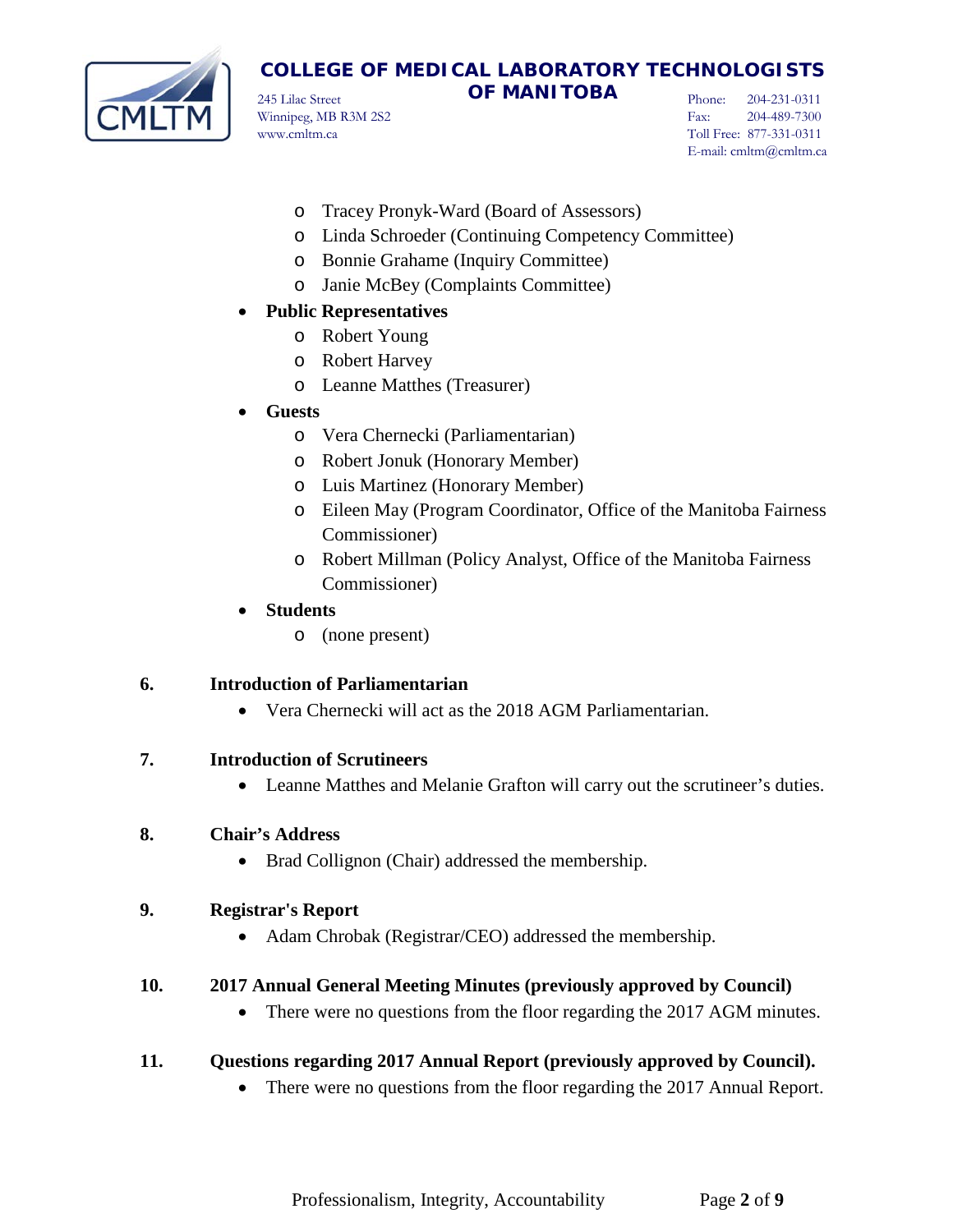

245 Lilac Street **OF MANITOBA** Winnipeg, MB R3M 2S2 www.cmltm.ca

Phone: 204-231-0311 Fax: 204-489-7300 Toll Free: 877-331-0311 E-mail: cmltm@cmltm.ca

## **12. 2017 Audited Financial Statements/Auditor's Report (previously approved by Council)**

- The 2017 CMLTM Audited Financial Statements were circulated with the Annual General Meeting notice and Agenda.
- **Andrew Hartel** Looking at total of expenses going up by 100,000 and PD/Staff increases. Wanted comments from Council.
	- o **Brad Collignon** (*response*) Has to do with travel, database website upgrades and maintenances, membership fees increase and the LMS fees were not recognized in the previous years. Professional fees were increased due to consultants and speaking with the lawyer for Language Requirements. Also, we took Tricia on board as a Deputy Registrar. PD increases because the Registrar was completing his MBA and he took a break from it due to an increase of work at the office.

## **13. Appointment of Auditor**

**MOTION 18:31** Marijay Umali/Laura Campbell Be it moved that MNP LLP be appointed as the auditor for the 2018 CMLTM financial audit.

### **CARRIED**

## **14. Proposed By-Law Changes**

**14.1 Motion 18:32** Sandra Brooks/Clara de Jong Be it moved that the proposed additions/changes to By-law, Article II: Members, II. Inactive Members items  $2.2 - 2.7$ , are approved as presented. (Proposed changes are attached to the agenda). **CARRIED**

## **14.2 Motion 18:33** Janie McBey/Sandra Brooks Be it moved that the proposed addition to By-law, Article II: Members, VII. Retired Members items  $7.1 - 7.6$ , are approved as presented (proposed changes are attached to the agenda) as well as re-numbering current items VII  $(7.1 – 7.5)$ (f)) to accommodate the change. **CARRIED**

## **15. Nomination Committee Report (Election Results)**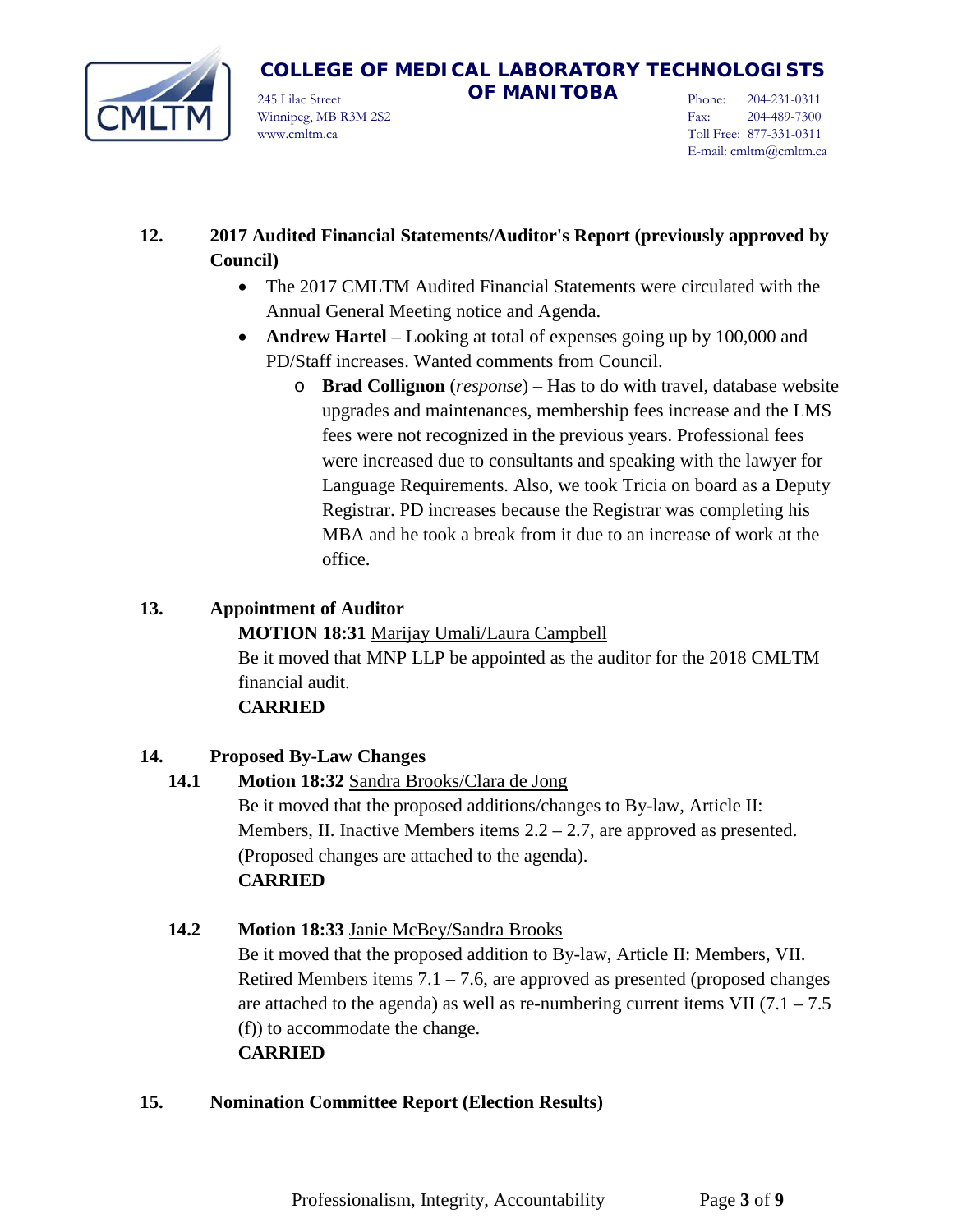

245 Lilac Street **OF MANITOBA** Winnipeg, MB R3M 2S2 www.cmltm.ca

Phone: 204-231-0311 Fax: 204-489-7300 Toll Free: 877-331-0311 E-mail: cmltm@cmltm.ca

- Brad Collignon (Chair) announced on behalf of Oleksandra Machynia (Nominating Committee Chair) that the Council has received one (1) nomination for Division One and no nomination for Division Two. The following are the results of the election:
	- o Anna Avalos Division One
	- o Sandra Brooks has agreed to remain on Council for Division Two until a new candidate can be found.

#### **16. New Business**

#### **At this time, items may be brought forth for future consideration by Council.**

- **Matthew Bueno de Mesquita**  Requested more information why we went with a 2% increase to the fees as opposed to 5% or 0%.
	- o Brad Collignon (*response*), Council compared our fees with MLT Colleges across Canada and other regulated health professions within Manitoba. Council also reviewed the budget over the last few years and the accumulated deficit year after year. Council decided on a dollar amount in the interim as Council is in the process of creating a long-term financial plan (5 years). As part of the preparation of the 5-year plan Council reviewed the CRNM financial model and their plan. Encourages everyone to visit the CRNM website, <https://vimeo.com/264144317> and review the video explaining the CRNM long-term financial plan.
		- Adam Chrobak (*response*), Regarding cost of living and how our budget relies on the fees we collect every year. Every service we use in the operations of CMLTM tends to go up with inflation. Council wanted to be a little bit reserved regarding where our 5-year plan should be and how we're going to achieve it. They also realized over the last number of years, because of the way we've been dealing with fee increases it has put us in a bit of a position where we need to sit down and think about how we get to where we want to go. As such, the 15\$ increase does not have a large impact in the big picture. In the grand scheme of things, it doesn't make a huge change in how we operate, but it does allow us the comfort that if any of our bills increase than we will be able to cover those annual inflationary increases. We have some projects currently under way in terms of upgrading our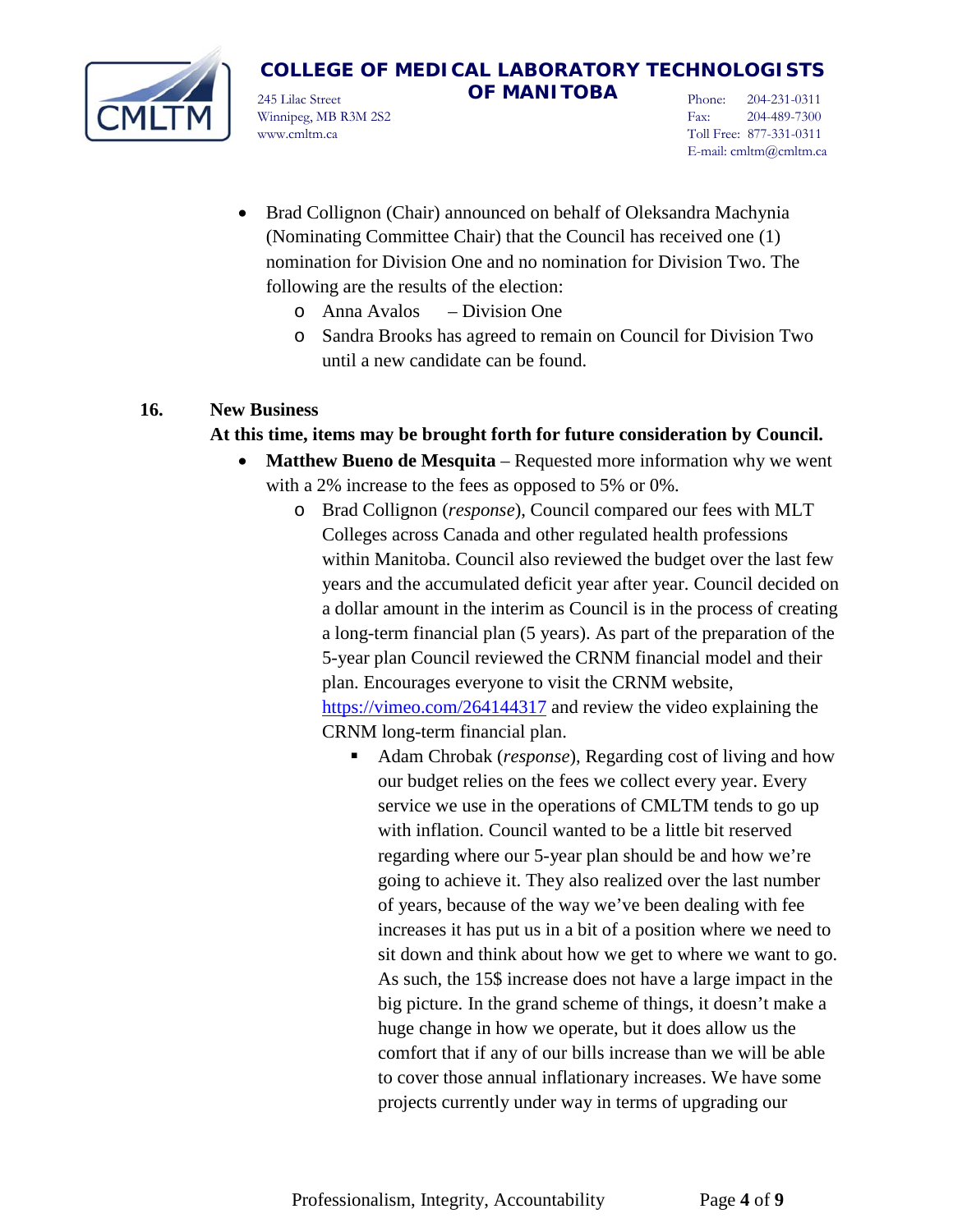

245 Lilac Street **OF MANITOBA** Winnipeg, MB R3M 2S2 www.cmltm.ca

Phone: 204-231-0311 Fax: 204-489-7300 Toll Free: 877-331-0311 E-mail: cmltm@cmltm.ca

building to help addressed cutting operating costs in the future. The servers that host our database and office network are reaching their maximum life expectancy and in the very near future we need to decide if we move to cloud service or replace the servers. There are benefits to both and costs to both. There is a pre-conceived notion that cloud services cost less, but based on our data needs it is actually a little bit more. That is one of the newer projects that we will need to consider to find the best path to where we need to go.

- **Susan Gribben** When we bought the building, it was said that we would be renting out extra space. Has that been worked on at all? Was the furnace not included in the original decision to buy the building?
	- o Brad Collignon (*response*), Yes, the furnace and roof were looked at. The price was lower because it was known they would need to be replaced. It was budgeted for 2018, but the LMS project took priority. We currently rent out space to the WYO. Because they are not using it as office space, the rent is limited. In the last month Adam has been in talk with another non-regulated profession and met with them regarding renting space to them. It would require redeveloping the main floor and we are looking forward to that.
- **Andrea Pickering** Moving forward, is there going to be a requirement for a that future Registrar's are going to need an MBA.
	- o Brad Collignon (*response*), Can't speak to it because he's an outgoing Council member. Adam would be involved in finding a replacement for himself. Council at that time will have to consider if having an MBA will be a requirement.
- **Susan Gribben**  If Adam leaves, we really need to hire someone with an MBA because it's not fair for us to pay for *two* MBAs.
	- o Brad Collignon (*response)*, The next Registrar must be an MLT on the Active roster as per our Act. We would need to find an MLT with an MBA and that might be a little difficult.
	- o Adam Chrobak (*response*), during the original negotiations the wage was less than would be expected for the position. One of the bonuses offered by Council at that time included funding an MBA. It was a sign on bonus as the Registrar position wasn't being paid the average for that kind of position. This way Adam could realize a benefit to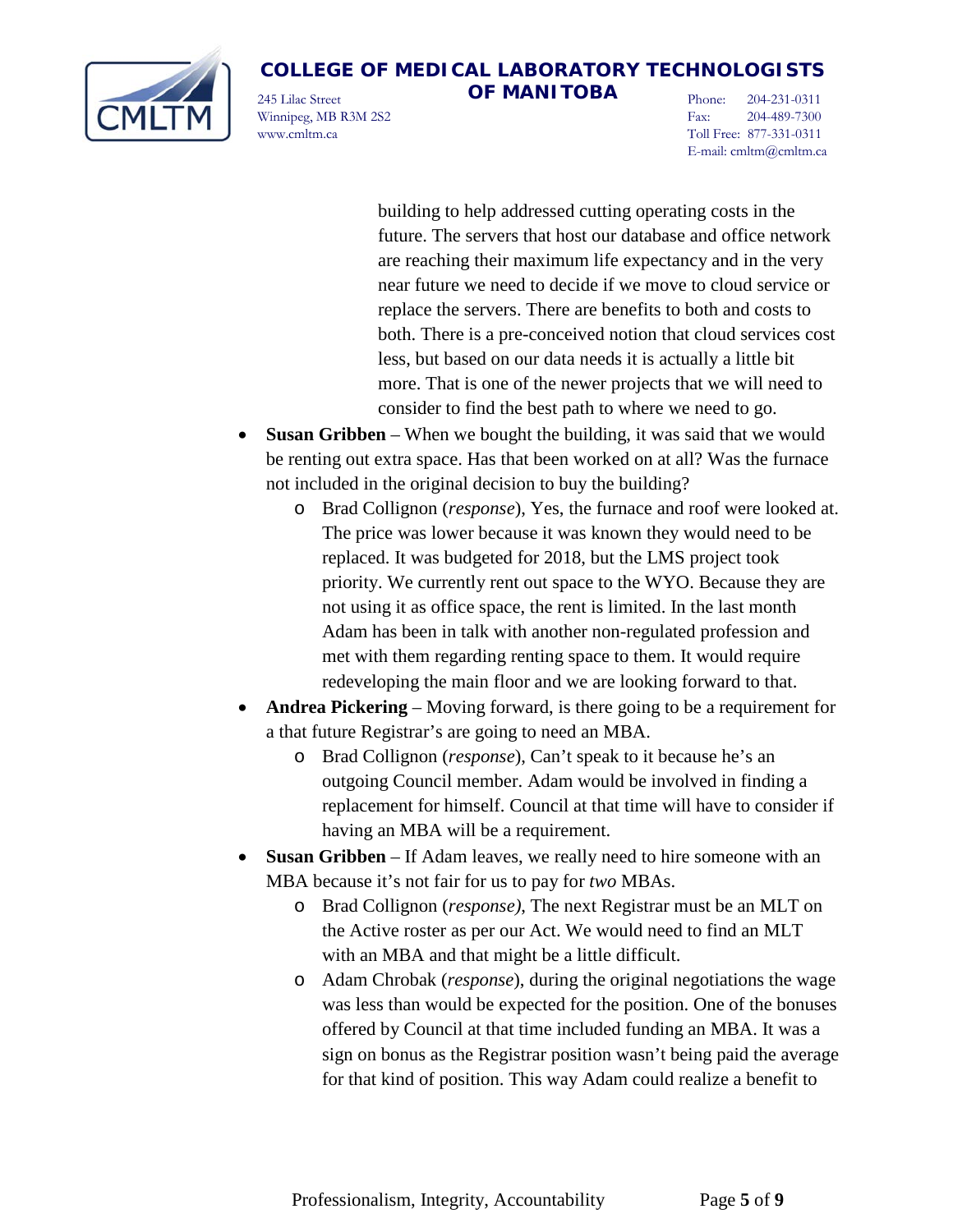

245 Lilac Street **OF MANITOBA** Winnipeg, MB R3M 2S2 www.cmltm.ca

Phone: 204-231-0311 Fax: 204-489-7300 Toll Free: 877-331-0311 E-mail: cmltm@cmltm.ca

having taken the MBA and CMLTM would benefit from the additional knowledge gain from the MBA.

- o Barb Lyons (*response*), The Registrar PD funds for the MBA were used from previous years where the PD funds were not used. Should Adam be unable to stay in his position, PD funds would still be available for his replacement.
- **Andrea Pickering**  We need a policy regarding the Registrar needing an MBA.
	- o **Brad Collignon** *(response)*, Council is responsible for the developing the Registrar's job description and educational requirements.
- **Heather Mauthe** CMLTM has the ability to deny a graduate from an MLT to not write the CSMLS exam in this province. Are there any regulating MLT colleges across Canada that have this same ability? If not, why does CMLTM have it?
	- o Adam Chrobak (*response*), CMLTM is the leader in most regulatory issues, including the Language Policy. We are the first to institute it in Canada and SK is about to do it as well. CMLTM is the only MLT regulator in Canada that currently has final approval for access to the CSMLS exam. However, if we look to other professions (such as Nursing, CRNM), the college is the final approval for eligibility for writing the entrance to practice exam. We have a policy where we look to see if they completed the education, submitted their record checks, meets the language requirement, etc. It makes more sense to make sure the person is qualified to enter the profession before they write the entry to practice exam. The CSMLS exam should not be viewed as a certification exam, it is an entry to practice exam. It is the tool CMLTM uses to measure a candidate's competency in Manitoba. If someone is unable to meet our standards to have access to the exam, we can't stop them from writing in another province. But if they come back to Manitoba to practice here, they will still need to meet our requirements.
- **Daniele Bernier** Curious how this exam policy will apply to out of province schools such as BCIT.
	- o Adam Chrobak (*response*), They will be required to meet our requirements and the recent candidates have been approved.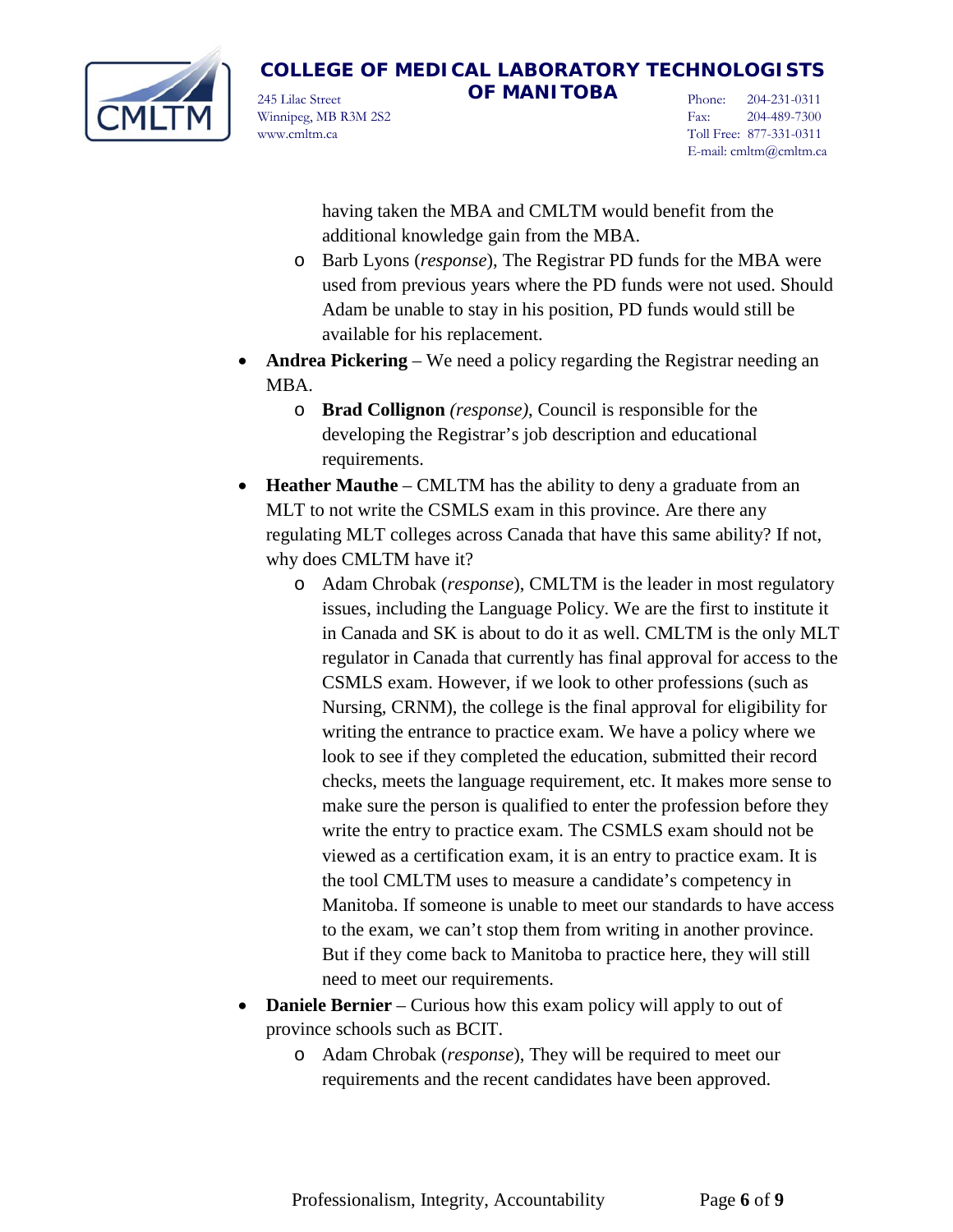

245 Lilac Street **OF MANITOBA** Winnipeg, MB R3M 2S2 www.cmltm.ca

Phone: 204-231-0311 Fax: 204-489-7300 Toll Free: 877-331-0311 E-mail: cmltm@cmltm.ca

- **Maurice Bernardino** Language requirement can be used to block someone from taking the exam or getting certification?
	- o Brad Collignon (*response*) It just means we need them to meet the requirement. Not block them. They just need to take the English language assessment. We are requiring CSMLS exam candidates to meet that requirement *before* taking the exam.
	- o Adam Chrobak (*response*) There are a number of studies that have shown that you need to meet the language requirement to be successful at the exam in the first place.
- **Hua Yan**  How do they get into the RRC program if they don't meet the Language Proficiency Policy?
	- o Adam Chrobak (*response*), The entrance requirements for RRC were based on a pre-requisite of a communication course which could have been any type of course (including strictly written). We identified a number of issues with graduates not meeting language requirements raised by employers and other MLTs regarding RRC grads not being able to communicate effectively on job and as such could not successfully keep their job. CMLTM attempted to change the policy through the RRC medical laboratory sciences advisory committee with no results. Council felt that it was an important issue that required CMLTM to develop and implement an English Language Proficiency Policy. The Regulations indicate that Council may approve am English Language Proficiency Policy.
- **Jocelyn Almeda** Recent graduate of RRC and when she first entered the program she was required to take the IELTs. It was her 3<sup>rd</sup> IELTS. English exams do expire after 2 years. Was one of the international students who decided to repeat the program. If students enrolling in RRC have already done the language test, do they have to repeat it again because they will graduate *before* they can become a member.
	- o Brad Collignon (*response*), No. Once they're registered as a student and met the language policy for that, it's acceptable.

**Motion 18: 33** Maurice Bernardino/Joycelyn Almeda Be it moved to extend the debate by 15 minutes. **CARRIED For 40 Against 11**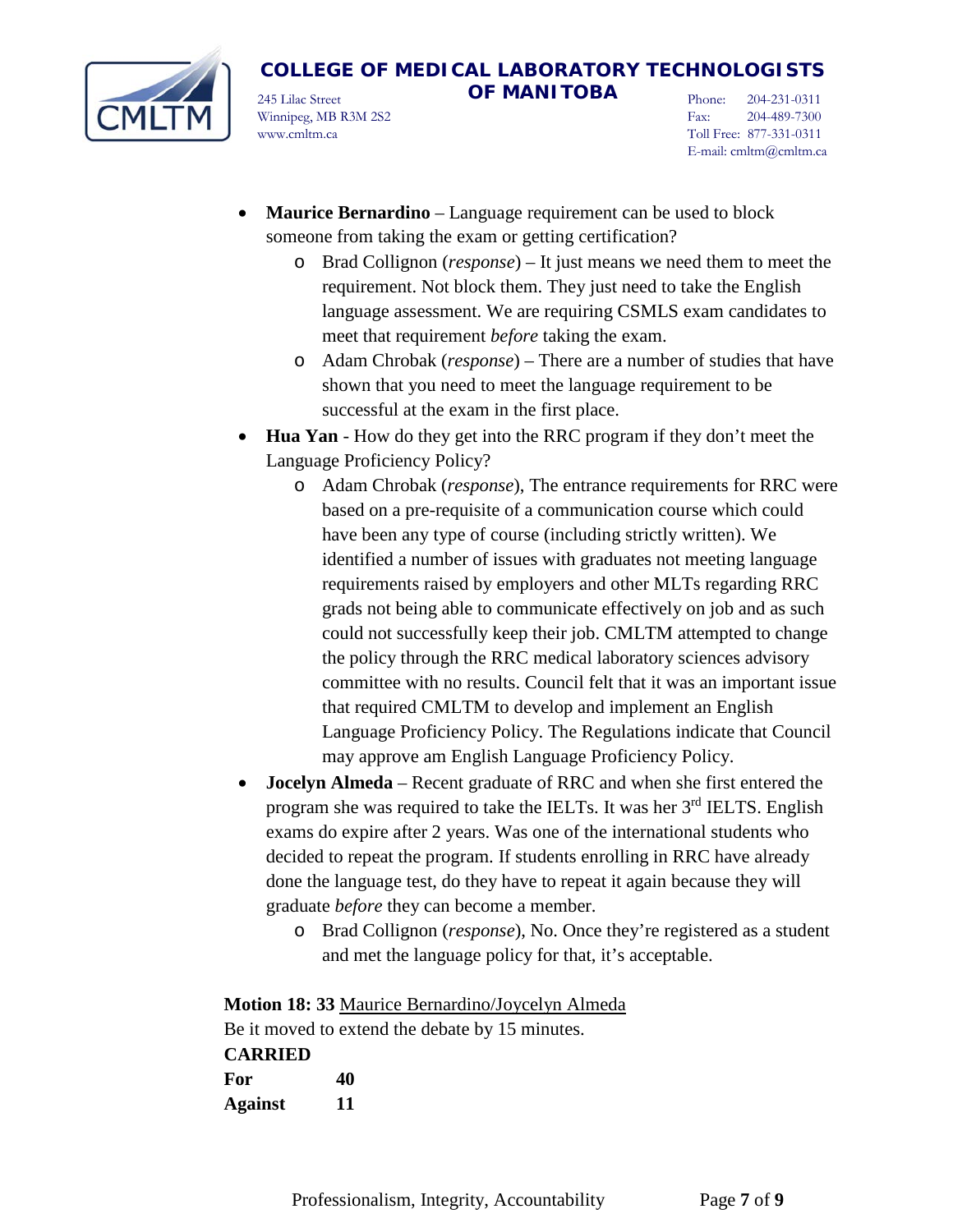

245 Lilac Street **OF MANITOBA** Winnipeg, MB R3M 2S2 www.cmltm.ca

Phone: 204-231-0311 Fax: 204-489-7300 Toll Free: 877-331-0311 E-mail: cmltm@cmltm.ca

- **Maurice Bernardino** Point of clarification. If the English exam is already expired, she can still be allowed to write the exam.
	- o Adam Chrobak (*response*) **–** They are accepted in RRC because they meet the requirements. The RRC students become CMLTM Student members within the first month of the program based on the entry requirements. CMLTM will not ask them to take another language exam as long as they provide the language standards upon registering as a student. The same is said for Bridging Program students. The immigrant language test upon immigrating to Canada is not the same as the English Language Proficiency standards required by CMLTM.
		- **Maurice Bernardino** (*response*) **–** We use the Academic version. If they have that and they apply for the exam, will they be allowed to take the exam?
			- Adam Chrobak (*response*) **–** If you're an IE applicant, it could take you 18 months to go through the PLA. When you first come in to Canada, you're not going to be able to write the exam right away. It's possible they may need to take the IELTs exam again if it's expired by the time they come to take the CSMLS exam. Currently under the CSMLS Policy for PLA, they do not ask for language assessment for everybody. If your language was assessed for that process, CMLTM may look at those language assessments. We haven't had anyone come forward regarding about that as PLA candidates requiring it are only 5%. Most candidates would have expired language assessments. They would have to do the language test again to apply to CMLTM or take the CSMLS exam.
- **Clara de Jong** Came to Winnipeg from Chile with excellent education in Chile for being an MLT. But that didn't prepare her for working in an English setting. Understands what RRC is trying to do, and this is not necessarily against the person who has the past education but is not going to be successful from not meeting the language requirement. Can